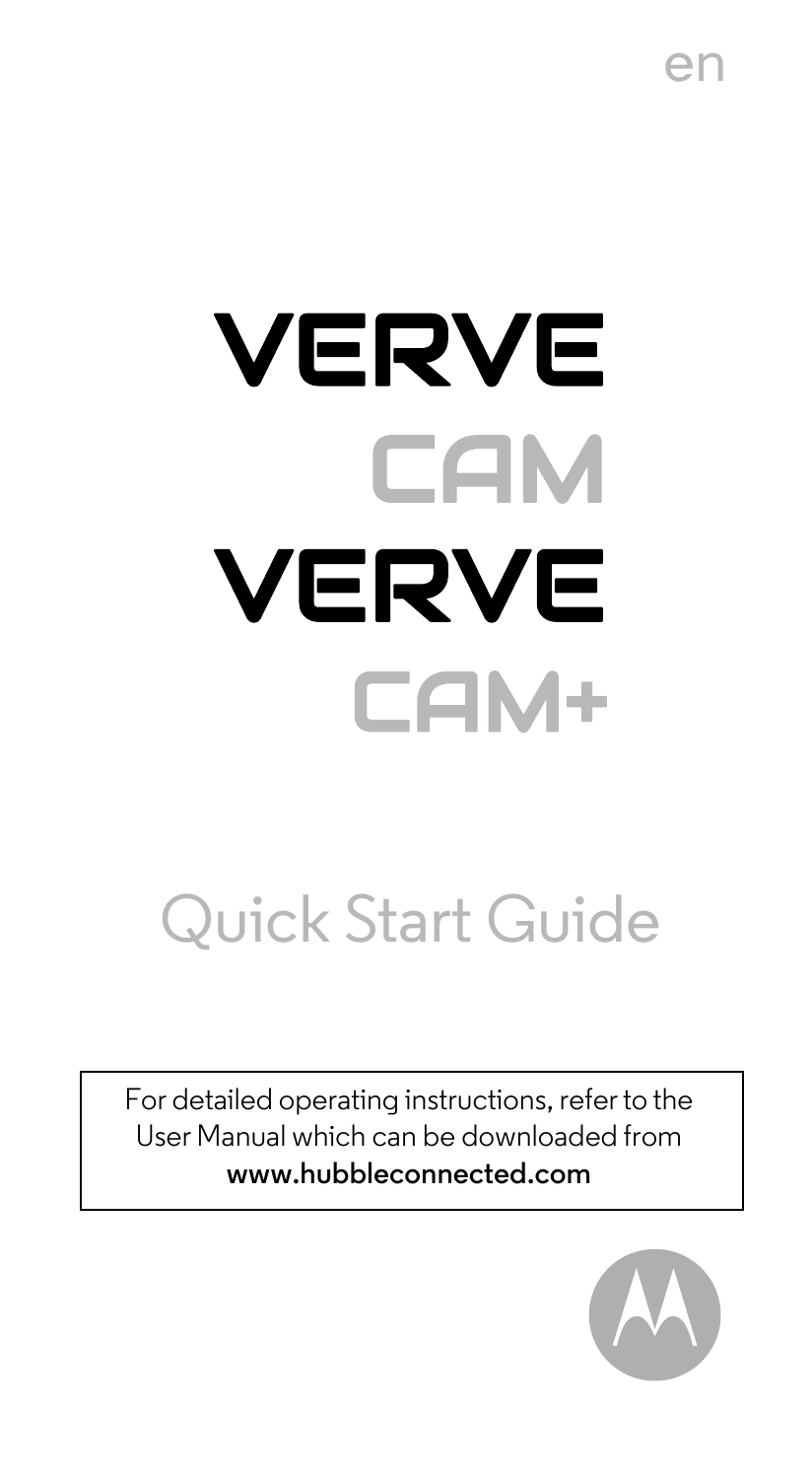## **Your Camera**



- 1. Camera LED (Blue / Red)
- 2. Speakers
- 3. Camera Lens
- 4. Microphone
- 5. micro SD Card\* Slot and Reset Button *(micro SD Card is not included.)*
- 6. Power / Mode Button
- 7. Mode Indicators (Photo / Video / Streaming)
- 8. Shutter / Select Button
- 9. Lanyard Hole
- 10. Locking Holes
- 11. micro-USB socket

\* *supports microSDHC cards up to 32GB.*

#### *Accessories included with Verve CAM+*

*Waterproof Case • Clip Mount • Bumper & lanyard • Universal Mount*

*Additional accessories for other home or outdoor activities can be purchased separately from*  **www***.***hubbleconnected.com**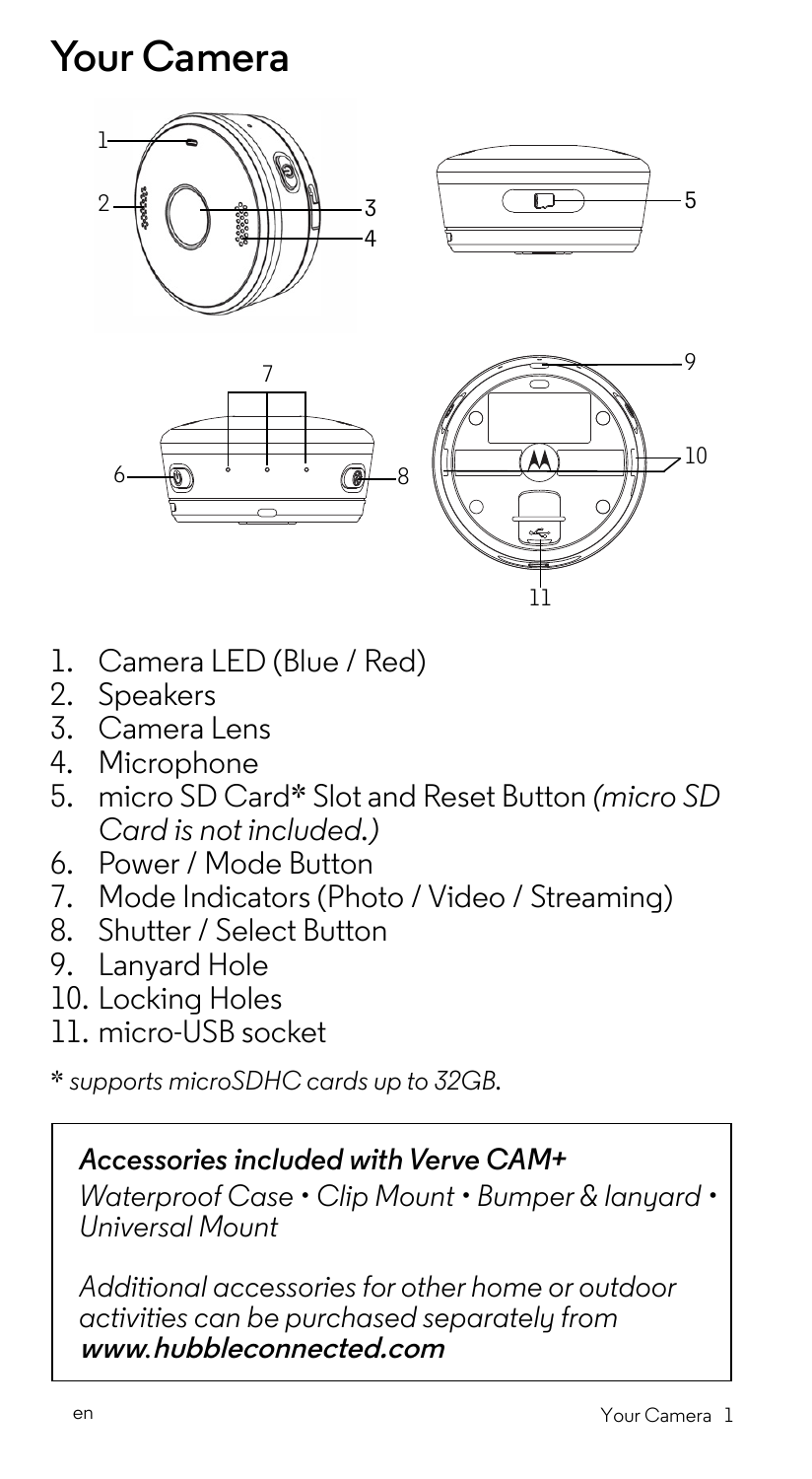## **Step 1: Setting up**





Connect the power adapter to an electrical outlet and insert the plug into the micro-USB socket on the underside of the Camera. Only use the power adapter (5V 1A) with the micro-USB plug.

*Note*: *If the Camera is OFF, the LED indicator lights up in red when charging and goes off when the battery is fully charged.*

*It takes about 6 hours to fully charge the battery for the first time.*

## **Power On & Off the Camera**

To power ON the Camera, hold down the **POWER / MODE** button  $\Phi$  for 3 seconds. The LED indicator lights up in blue.

To power OFF the Camera, hold down the **POWER / MODE** button  $\Phi$  for 3 seconds. You will hear a voice prompt indicating that the Camera is powering off before the LED indicator goes off.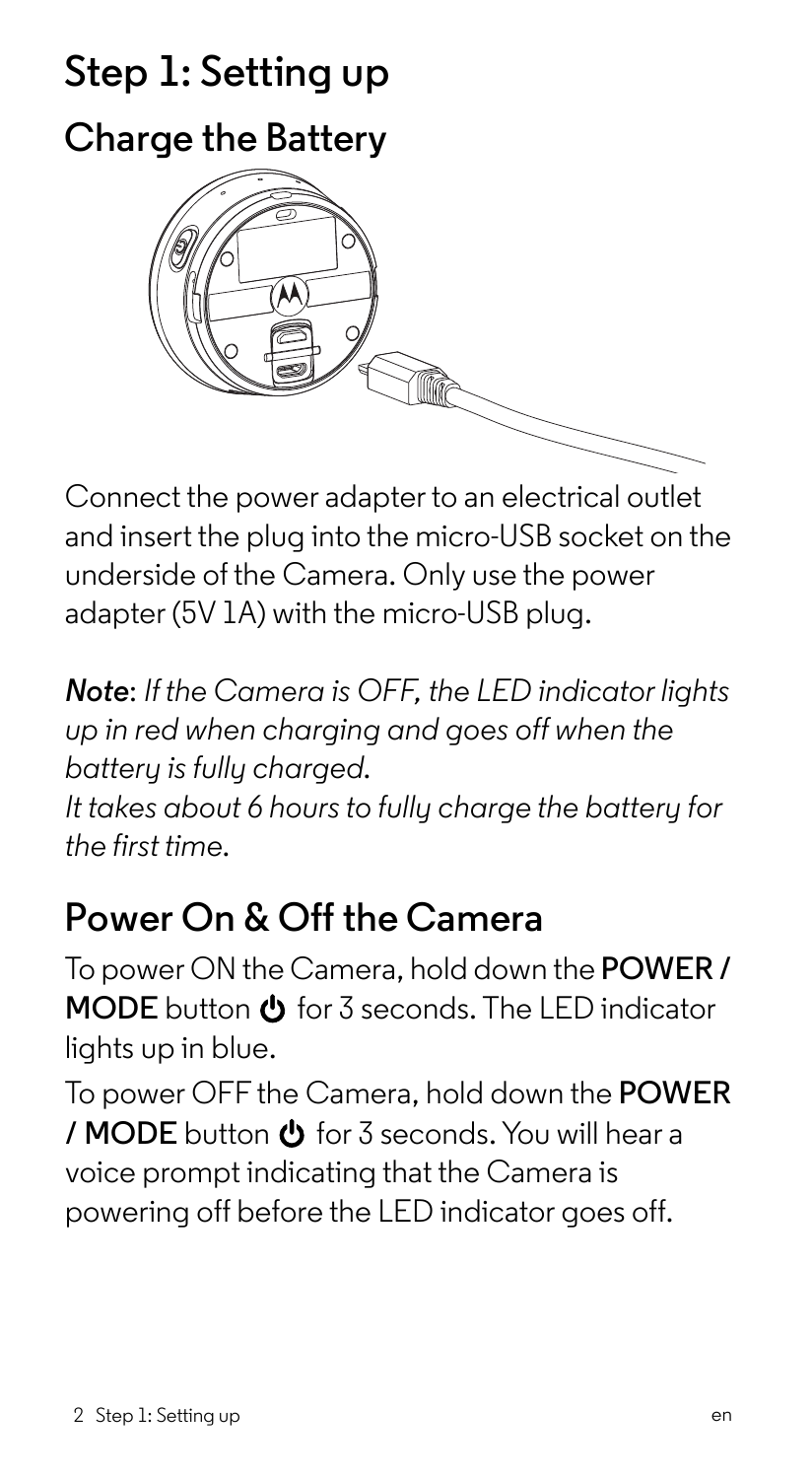## **Step 2: Connecting Devices**

## **Download & Install** *Hubble Connect for VerveLife* **app**

Download & Install *Hubble Connect forVerveLife* app on your smartphone for free at the App Store<sup>®</sup> or Google Play<sup>TM</sup>.

## **Pair the Camera with your Smartphone**

- 1. Run *Hubble Connect forVerveLife* app on your smartphone.
- 2. Follow the in-app instructions to connect the Camera with your smartphone.
- 3. The Camera ID is printed on the back of the Camera, and the default password for your Camera is "00000000".

#### **Please take note of the following minimum system requirements:**

Smartphone: iOS 7 (and higher) or Android™ 4.3 (and higher)

#### **Wi-Fi® requirements:**

At least 0.6 Mbps upload bandwidth per camera. Test your Internet speed at: http:// www.speedtest.net/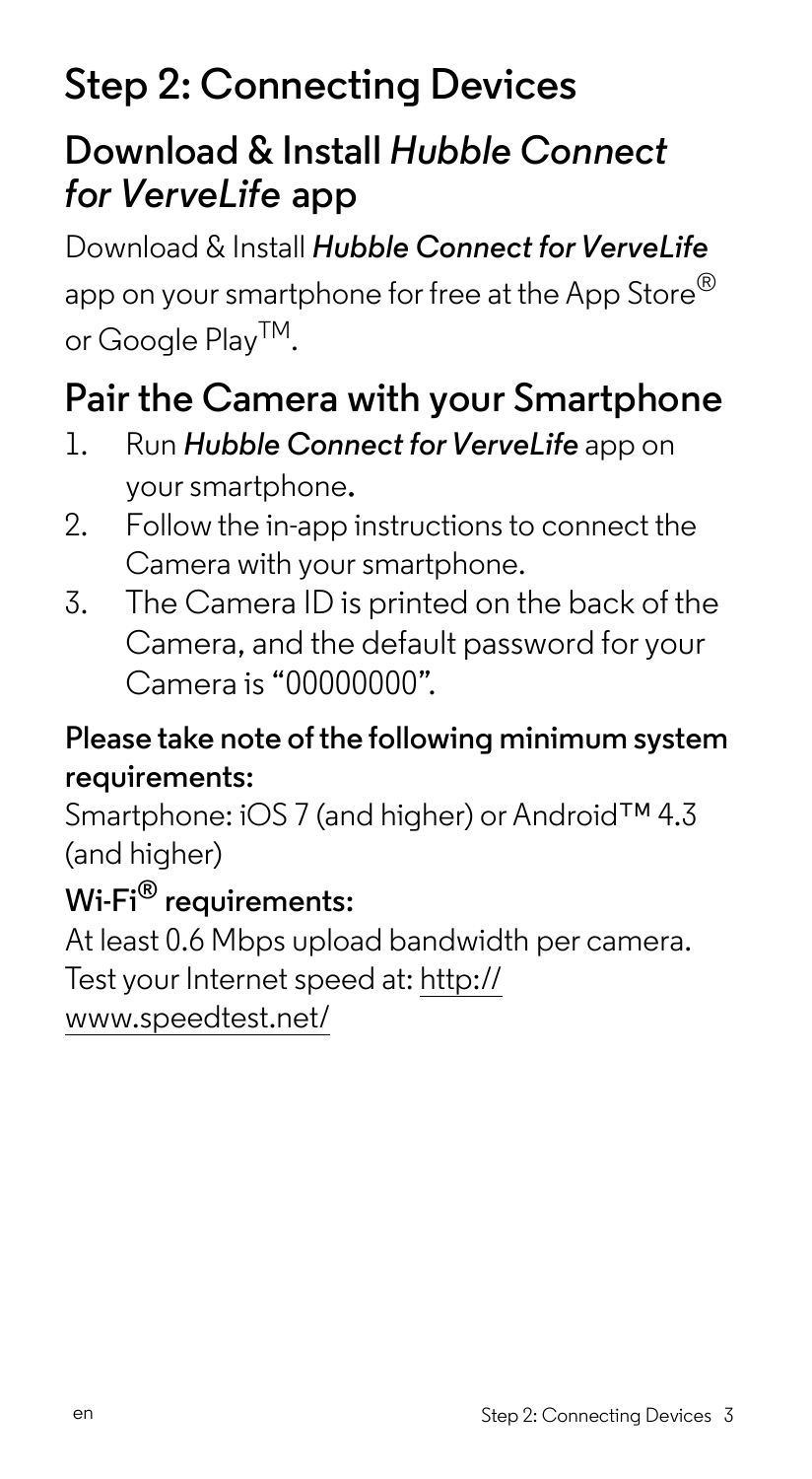## **Basic Operation of your Camera**

| Тο                            | Do this                                                                                                                                                                                                                                                                                             |
|-------------------------------|-----------------------------------------------------------------------------------------------------------------------------------------------------------------------------------------------------------------------------------------------------------------------------------------------------|
| Take photo                    | Press the POWER / MODE button $\Phi$<br>1.<br>repeatedly until the photo mode indicator<br><b>O</b> lights up.<br>Press the SHUTTER/SELECT button<br>2.<br>to take photo.                                                                                                                           |
| Record<br>Video               | Press the POWER / MODE button <b>(b)</b><br>1.<br>repeatedly until the video mode indicator<br>$\blacksquare$ lights up.<br>2.<br>Press the SHUTTER/SELECT button<br>to start recording.<br>3.<br>Press the SHUTTER/SELECT button<br>again to stop recording.                                       |
| Record<br>Time-lapse<br>video | 1.<br>Run Hubble Connect for VerveLife app<br>on your smartphone and make sure that<br>the Camera is connected.<br>2.<br>In the viewfinder screen, tap to select<br>Time Lapse mode (?) on the bottom<br>panel.                                                                                     |
| Start Loop<br>Recordina       | 1.<br>Run Hubble Connect for VerveLife app<br>on your smartphone and make sure that<br>the Camera is connected.<br>In the viewfinder screen, tap to select<br>2.<br>Loop Record mode CO on the bottom<br>panel.                                                                                     |
| Start<br>Livestream           | 1.<br>Run Hubble Connect for VerveLife app<br>on your smartphone and make sure that<br>the Camera is connected.<br>2.<br>In the viewfinder screen, tap to select<br><b>Livestream</b> mode $\triangleright$ on the bottom<br>panel.<br>3.<br>Follow the in-app instructions to setup<br>livestream. |
| View<br>Photos and<br>Videos  | 1.<br>Run Hubble Connect for VerveLife app<br>on your smartphone and make sure that<br>the Camera is connected.<br>2.<br>Go to Camera roll mode III.                                                                                                                                                |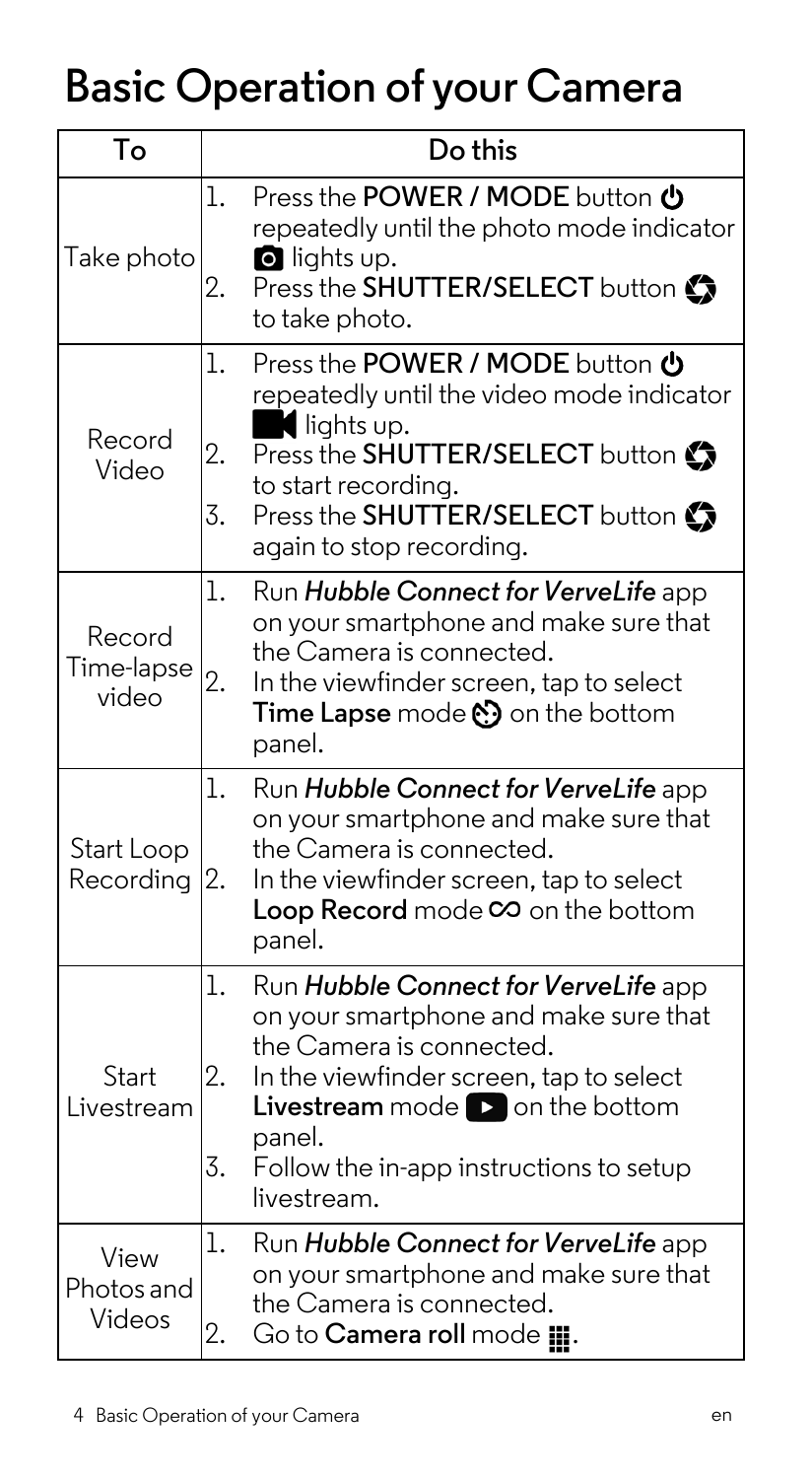### **Transfer files from the Camera to your Computer**

Power on the Camera and make sure that the Camera is disconnected from *Hubble Connect for VerveLife* app.

To disconnect the Camera from the app, you can close the app or turn off the Camera and turn it on again.

Connect the Camera to your computer's USB port. Your computer will recognize the Camera as a mass storage device. You can then drag and drop your files, just like other external devices.

To exit mass storage mode, unplug the USB cable.

## **Help & more**

#### **If your product is not working properly....**

- 1. Read this Quick Start Guide or the User Manual.<br>2. Visit our website: www.bubbleconnected.com
- 2. Visit our website: www.hubbleconnected.com
- 3. Contact Customer Service at

#### **support@hubbleconnected.com**

#### **Consumer Products and Accessories Limited Warranty**

Thank you for purchasing this Motorola branded product manufactured under license by Binatone Electronics International LTD ("BINATONE").

#### *What Does this Warranty Cover?*

Subject to the exclusions contained below, BINATONE warrants that this Motorola branded product ("Product") or certified accessory ("Accessory") sold for use with this product that it manufactured to be free from defects in materials and workmanship under normal consumer usage for the period outlined below. This Warranty is your exclusive warranty and is not transferable.

#### *Who is covered?*

This Warranty extends only to the first consumer purchaser, and is not transferable.

#### *What will BINATONE do?*

BINATONE or its authorized distributor at its option and within a commercially reasonable time, will at no charge repair or replace any Products or Accessories that does not conform to this Warranty. We may use functionally equivalent reconditioned/ refurbished/ pre-owned or new Products, Accessories or parts.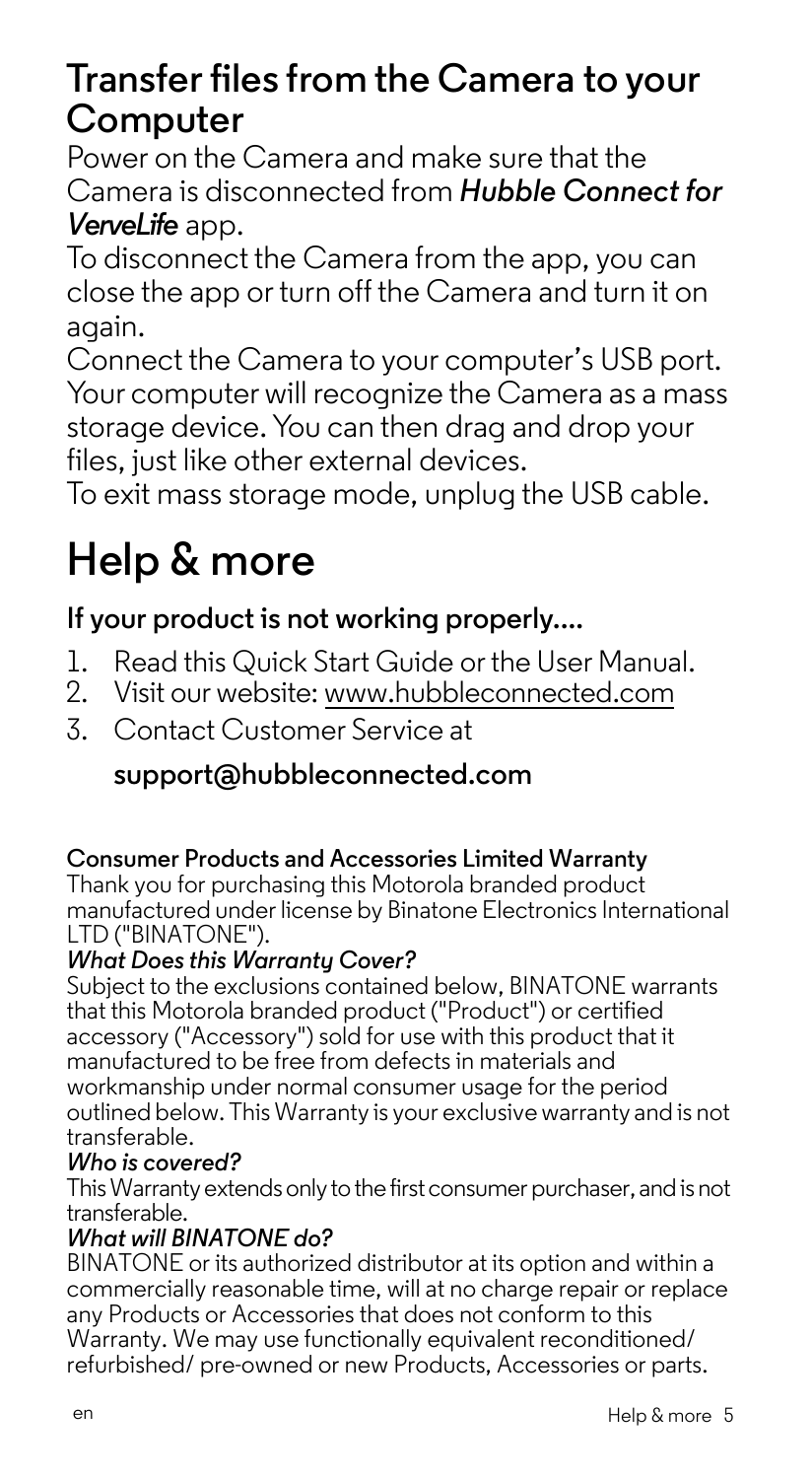#### *What Other Limitations Are There?*

ANY IMPLIED WARRANTIES, INCLUDING WITHOUT LIMITATION THE IMPLIED WARRANTIES OF MERCHANTARILITY AND FITNESS FOR A PARTICULAR PURPOSE, SHALL BE LIMITED TO THE DURATION OF THIS LIMITED WARRANTY, OTHERWISE THE REPAIR OR REPLACEMENT PROVIDED UNDER THIS EXPRESS LIMITED WARRANTY IS THE EXCLUSIVE REMEDY OF THE CONSUMER. AND IS PROVIDED IN LIELLOE ALL OTHER WARRANTIES EXPRESS OR IMPLIED. IN NO EVENT SHALL MOTOROLA OR BINATONE BE LIABLE, WHETHER IN CONTRACT OR TORT (INCLUDING NEGLIGENCE) FOR DAMAGES IN EXCESS OF THE PURCHASE PRICE OF THE PRODUCT OR ACCESSORY, OR FOR ANY INDIRECT, INCIDENTAL, SPECIAL OR CONSEQUENTIAL DAMAGES OF ANY KIND, OR LOSS OF REVENUE OR PROFITS, LOSS OF BUSINESS, LOSS OF INFORMATION OR OTHER FINANCIAL LOSS ARISING OUT OF OR IN CONNECTION WITH THE ABILITY OR INABILITY TO LISE THE PRODUCTS OR ACCESSORIES TO THE FULL EXTENT THESE DAMAGES MAY BE DISCLAIMED BY LAW. Some jurisdictions do not allow the limitation or exclusion of incidental or consequential damages, or limitation on the length of an implied warranty, so the above limitations or exclusions may not apply to you. This Warranty gives you specific legal rights, and you may also have other rights that vary from one jurisdiction to another.

| <b>Products Covered</b>                                               | <b>Length of Coverage</b>                                                                                                          |
|-----------------------------------------------------------------------|------------------------------------------------------------------------------------------------------------------------------------|
| Consumer Products                                                     | One (1) year from the date of the<br>products original purchase by the<br>first consumer purchaser of the<br>product.              |
| Consumer Accessories                                                  | Ninety (90) days from the date of the<br>accessories original purchase by the<br>first consumer purchaser of the<br>product.       |
| Consumer Products and<br>Accessories that are<br>Repaired or Replaced | The balance of the original warranty<br>or for Ninety (90) days from the date<br>returned to the consumer,<br>whichever is longer. |

#### **Exclusions**

**Normal Wear and Tear.** Periodic maintenance, repair and replacement of parts due to normal wear and tear are excluded from coverage.

**Batteries.** Only batteries whose fully charged capacity falls below 80% of their rated capacity and batteries that leak are covered by this Warranty.

**Abuse & Misuse.** Defects or damage that result from: (a) improper operation, storage, misuse or abuse, accident or neglect, such as physical damage (cracks, scratches, etc.) to the surface of the product resulting from misuse; (b) contact with liquid, water, rain, extreme humidity or heavy perspiration, sand, dirt or the like,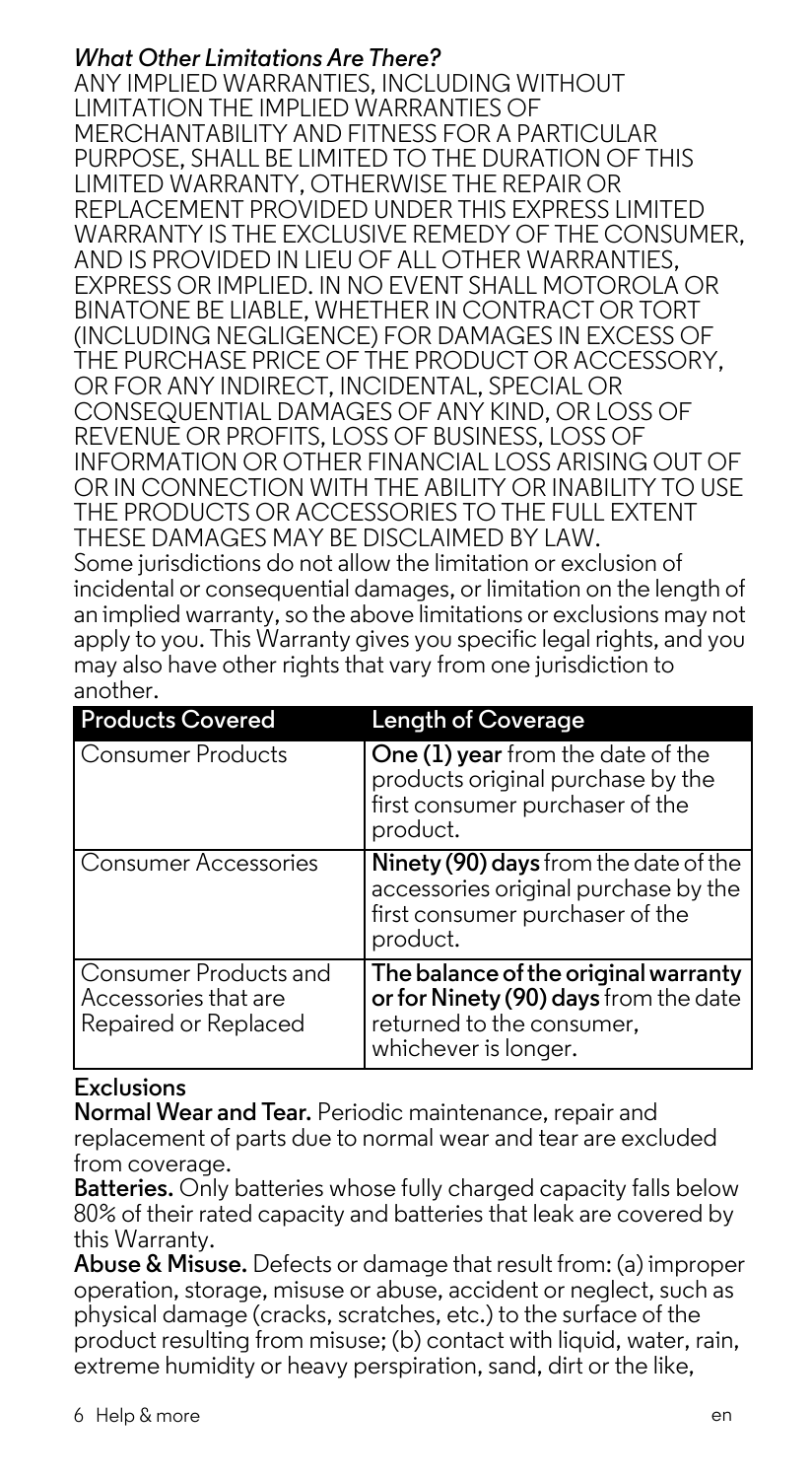extreme heat, or food; (c) use of the Products or Accessories for commercial purposes or subjecting the Product or Accessory to abnormal usage or conditions; or(d) other acts which are not the fault of MOTOROLA or BINATONE, are excluded from coverage.

**Use of Non-Motorola branded Products and Accessories.** Defects or damage that result from the use of Non-Motorola branded or certified Products or Accessories or other peripheral equipment are excluded from coverage.

**Unauthorised Service or Modification.** Defects or damages resulting from service, testing, adjustment, installation, maintenance, alteration, or modification in any way by someone other than MOTOROLA, BINATONE or its authorised service centers, are excluded from coverage.

**Altered Products.** Products or Accessories with (a) serial numbers or date tagsthat have been removed, altered or obliterated; (b) broken seals or that show evidence of tampering; (c) mismatched board serial numbers; or (d) nonconforming or non-Motorola branded housings, or parts, are excluded from coverage.

**Communication Services.** Defects, damages, or the failure of Products or Accessories due to any communication service or signal you may subscribe to or use with the Products or Accessories is excluded from coverage.

*How to Obtain Warranty Service or Other Information?* To obtain service or information, please contact:

#### **E-mail: support@hubbleconnected.com** *or visit motorolastore.support*

You will receive instructions on how to ship the Products or Accessories at your expense and risk, to a BINATONE Authorized Repair Center.

To obtain service, you mustinclude: (a) the Product or Accessory; (b) the original proof of purchase (receipt) which includes the date, place and seller of the Product; (c) if a warranty card was included in your box, a completed warranty card showing the serial number of the Product; (d) a written description of the problem; and, most importantly; (e) your address and telephone number.

These terms and conditions constitute the complete warranty agreement between you and BINATONE regarding the Products or Accessories purchased by you, and supersede any prior agreement or representations, including representations made in any literature publications or promotional materials issued by BINATONE or representations made by any agent employee orstaff of BINATONE, that may have been made in connection with the said purchase.

#### **Regulatory Compliance Information**

This device complies with Part 15 of the FCC Rules. Operation is subject to the following two conditions: (1) this device may not cause harmful interference, and (2) this device must accept any interference received, including interference that may cause undesired operation.

**WARNING:** Changes or modifications, to this equipment not expressively approved by the party responsible for compliance could void the user's authority to operate the equipment.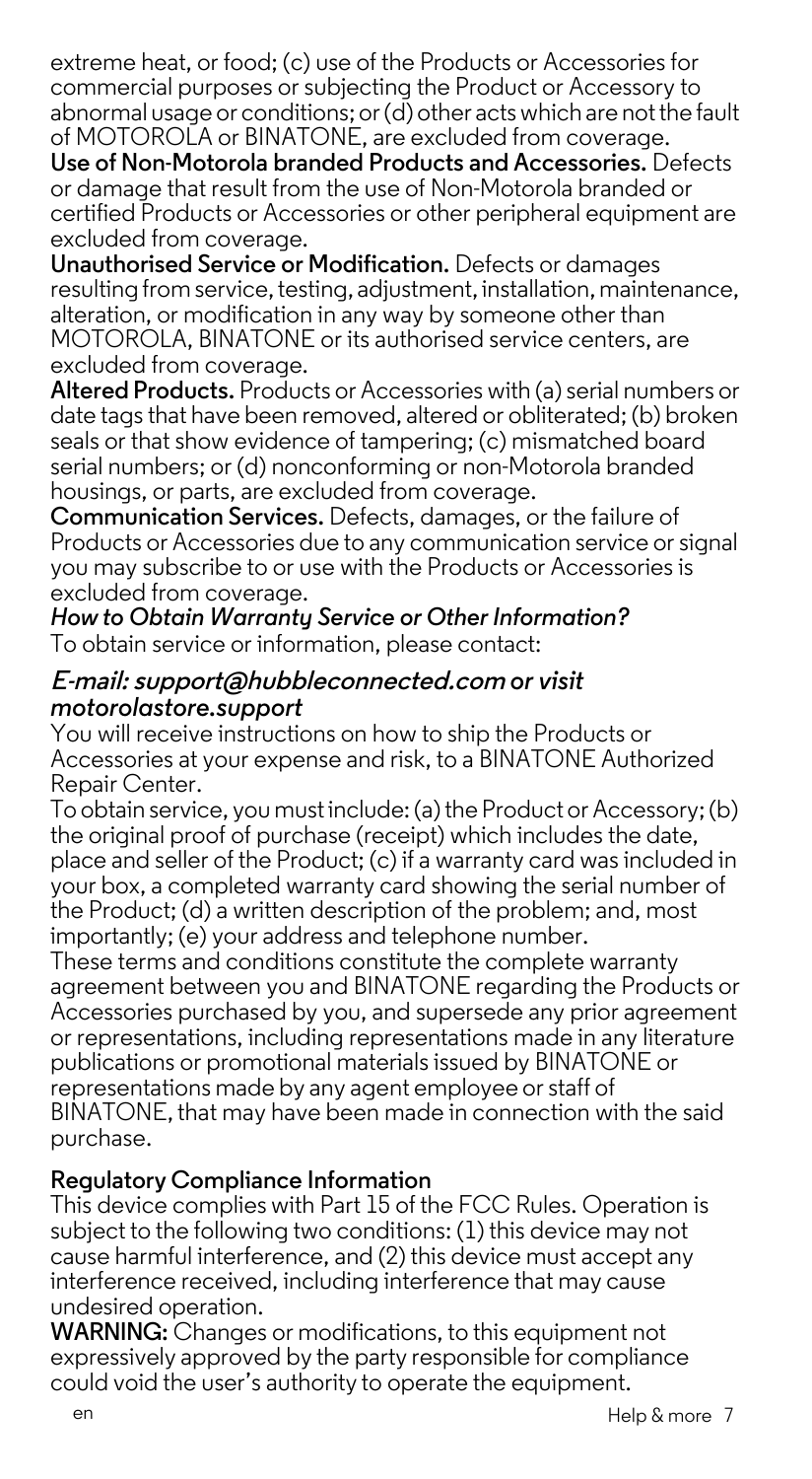**NOTE:** This equipment has been tested and found to comply with the limits for a Class B digital device, pursuant to Part 15 of the FCC Rules. These limits are designed to provide reasonable protection against harmful interference in a residential installation. This equipment generates, uses and can radiate radio frequency energy and, if not installed and used in accordance with the instructions, may cause harmful interference to radio communications. However, there is no guarantee that interference will not occur in a particular installation. If this equipment does cause harmful interference to radio or television reception, which can be determined by turning the equipment off and on, the user is encouraged to try to correct the interference by one or more of the following measures:

• Reorient or relocate the receiving antenna. • Increase the separation between the equipment and receiver. • Connect the equipment into an outlet on a circuit different from that to which the receiver is connected. • Consult the dealer or an experienced radio/TV technician for help.

#### **Specific Absorption Rate (SAR) Information**

This device meets the government's requirements for exposure to radio waves. This device is designed and manufactured not to exceed the emission limits for exposure to radio frequency (RF) energy set by the Federal Communications Commission of the U.S. Government. The exposure standard for wireless devices employs a unit of measurement known as the Specific Absorption Rate, or SAR. The SAR limit set by the FCC / by the RSS-102 is 1.6 W/kg. Tests for SAR are conducted using standard operating positions accepted by the FCC with the device transmitting at its highest certified power level in all tested frequency bands. Although the SAR is determined at the highest certified power level, the actual SAR level of the device while operating can be well below the maximum value. This is because the device is designed to operate at multiple power levels so as to use only the poser required to reach the network. In general, the closer you are to a wireless base station antenna, the lower the power output. While there may be differences between the SAR levels of various devices and at various positions, they all meet the government requirement.

In general, the closer you are to a wireless base station antenna, the lower the power output. While there may be differences between the SAR levels of various devices and at various positions, they all meet the government requirement.

#### **Industry Canada**

This device complies with Industry Canada licence. Operation is subject to the following two conditions: (1) This device may not cause interference, and (2) This device must accept any interference, including interference that may cause undesired operation of the device.

Le présent appareil est conforme aux CNR d'Industrie Canada applicables aux appareils radio exempts de licence. L'exploitation est autorisée aux deux conditions suivantes : (1) l'appareil ne doit pas produire de brouillage, et (2) l'utilisateur de l'appareil doit accepter tout brouillage radioélectrique subi, même si le brouillage est susceptible d'en compromettre le fonctionnement.